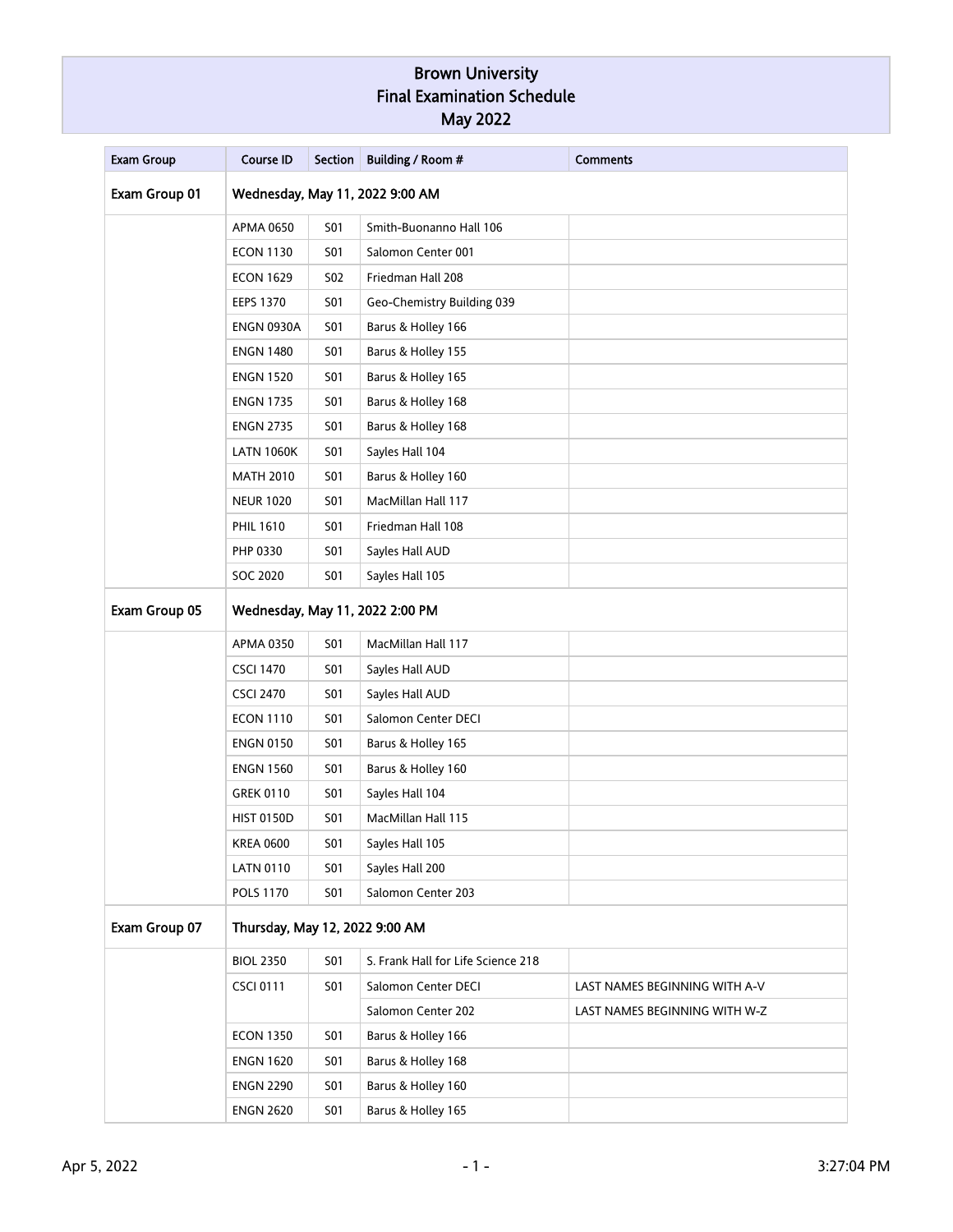| <b>Exam Group</b> | <b>Course ID</b>               | <b>Section</b> | Building / Room #                  | <b>Comments</b>    |  |
|-------------------|--------------------------------|----------------|------------------------------------|--------------------|--|
| Exam Group 07     | Thursday, May 12, 2022 9:00 AM |                |                                    |                    |  |
|                   | <b>ENVS 1350</b>               | <b>S01</b>     | Barus & Holley 166                 |                    |  |
|                   | <b>GREK 1110H</b>              | <b>S01</b>     | Barus & Holley 158                 |                    |  |
|                   | <b>MATH 1580</b>               | <b>S01</b>     | Kassar House FOX                   |                    |  |
|                   | <b>MATH 2220</b>               | <b>S01</b>     | Barus & Holley 157                 |                    |  |
|                   | <b>PHIL 1360</b>               | S01            | Friedman Hall 108                  |                    |  |
| Exam Group 11     | Thursday, May 12, 2022 2:00 PM |                |                                    |                    |  |
|                   | <b>BIOL 1540</b>               | <b>S01</b>     | Smith-Buonanno Hall G01            |                    |  |
|                   | <b>BIOL 2540</b>               | <b>S01</b>     | Smith-Buonanno Hall G01            |                    |  |
|                   | <b>CLPS 0610</b>               | <b>S01</b>     | Metcalf Research Building AUD      |                    |  |
|                   | <b>ECON 1110</b>               | <b>S02</b>     | Friedman Hall 208                  |                    |  |
|                   | <b>ECON 1470</b>               | <b>S01</b>     | Barus & Holley 158                 |                    |  |
|                   | <b>ECON 1629</b>               | <b>S01</b>     | Alumnae Hall AUD                   |                    |  |
|                   | <b>ENGN 1210</b>               | <b>S01</b>     | Barus & Holley 168                 |                    |  |
|                   | <b>ENGN 1930U</b>              | <b>S01</b>     | Barus & Holley 157                 |                    |  |
|                   | <b>HIAA 0820</b>               | <b>S01</b>     | List Art Center 120                |                    |  |
|                   | <b>MATH 0540</b>               | <b>S01</b>     | Kassar House FOX                   |                    |  |
|                   | <b>MATH 1230</b>               | <b>S01</b>     | 85 Waterman Street 015             |                    |  |
|                   | <b>MCM 0240</b>                | <b>S01</b>     | Friedman Hall 102                  |                    |  |
|                   | PHP 0700                       | <b>S01</b>     | Friedman Hall 202                  |                    |  |
|                   | PHP 2180                       | <b>S01</b>     | Course offered online OL           | <b>ONLINE EXAM</b> |  |
|                   | PHP 2602                       | <b>S01</b>     | 121 South Main Street 241          |                    |  |
|                   | <b>PHYS 1610</b>               | <b>S01</b>     | Barus & Holley 141                 |                    |  |
|                   | <b>PHYS 2630</b>               | <b>S01</b>     | Barus & Holley 141                 |                    |  |
|                   | <b>POLS 1225</b>               | <b>S01</b>     | MacMillan Hall 117                 |                    |  |
| Exam Group 10     | Friday, May 13, 2022 9:00 AM   |                |                                    |                    |  |
|                   | <b>BIOL 0500</b>               | <b>S01</b>     | Salomon Center DECI                |                    |  |
|                   | <b>CSCI 0300</b>               | <b>S01</b>     | MacMillan Hall 117                 |                    |  |
|                   | <b>CSCI 1310</b>               | <b>S01</b>     | MacMillan Hall 117                 |                    |  |
|                   | <b>CSCI 1440</b>               | <b>S01</b>     | CIT Center (Thomas Watson CIT) 165 |                    |  |
|                   | <b>CSCI 2440</b>               | <b>S01</b>     | CIT Center (Thomas Watson CIT) 165 |                    |  |
|                   | <b>ECON 1440</b>               | <b>S01</b>     | Friedman Hall 108                  |                    |  |
|                   | <b>ENGN 1010</b>               | <b>S02</b>     | Barus & Holley 168                 |                    |  |
|                   | <b>ENGN 1340</b>               | <b>S01</b>     | Barus & Holley 141                 |                    |  |
|                   | <b>ENGN 2610</b>               | <b>S01</b>     | Barus & Holley 160                 |                    |  |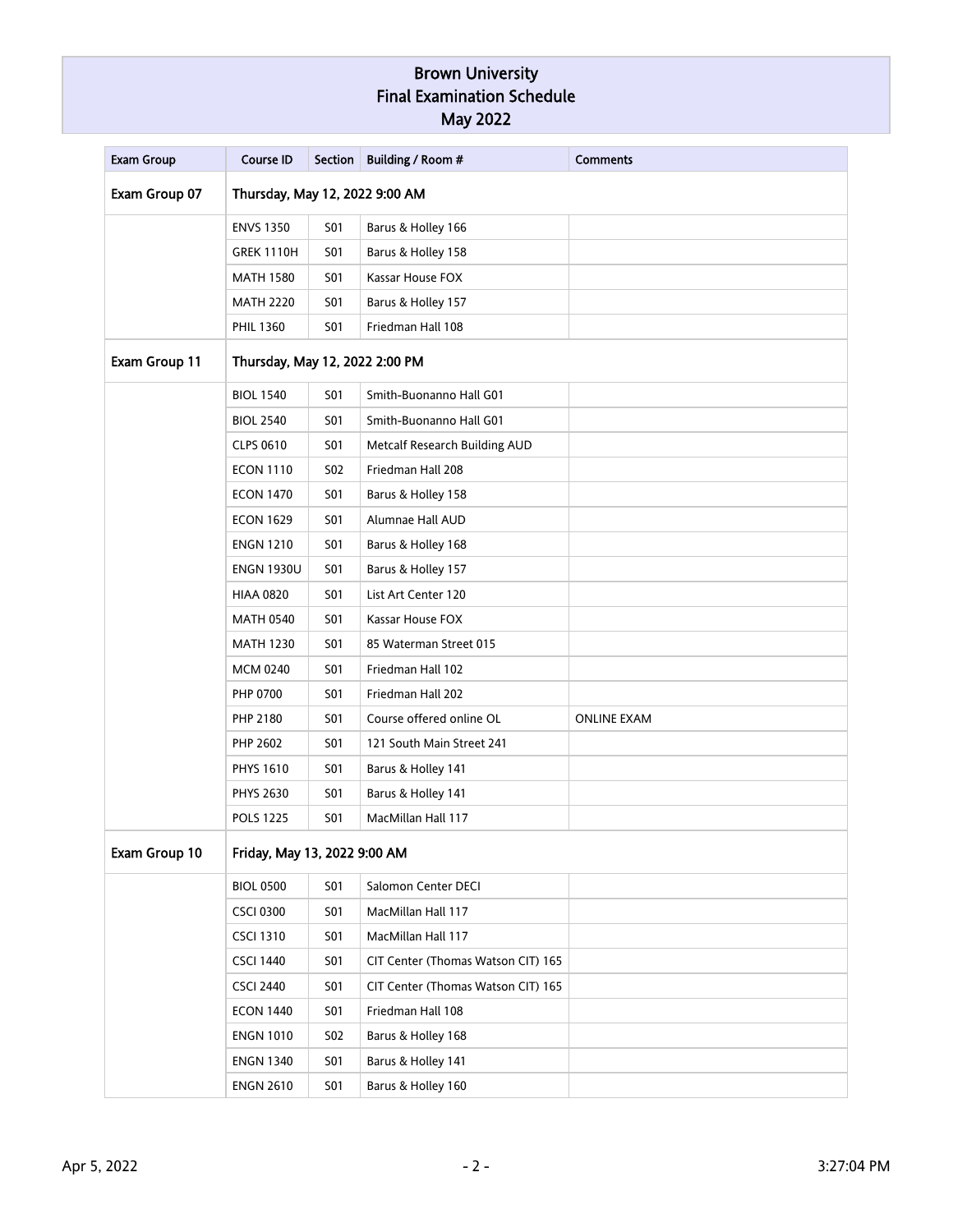| <b>Exam Group</b> | <b>Course ID</b>               | <b>Section</b> | Building / Room #                  | <b>Comments</b>               |  |
|-------------------|--------------------------------|----------------|------------------------------------|-------------------------------|--|
| Exam Group 13     | Friday, May 13, 2022 2:00 PM   |                |                                    |                               |  |
|                   | <b>ECON 1710</b>               | <b>S01</b>     | Salomon Center DECI                |                               |  |
|                   |                                | S02            | Salomon Center DECI                |                               |  |
|                   | <b>ENGN 2160</b>               | <b>S01</b>     | Barus & Holley 166                 |                               |  |
|                   |                                | <b>S02</b>     | Barus & Holley 166                 |                               |  |
|                   | <b>ENGN 2930</b>               | S01            | Barus & Holley 160                 |                               |  |
|                   | MPA 2475                       | <b>S01</b>     | 85 Waterman Street 015             |                               |  |
|                   | PHP 2380                       | S01            | 121 South Main Street 331          |                               |  |
|                   | <b>POLS 1822U</b>              | S01            | Barus & Holley 163                 |                               |  |
|                   | <b>UNIV 0123</b>               | S01            | Friedman Hall 102                  |                               |  |
|                   |                                |                | Friedman Hall 108                  |                               |  |
| Exam Group 06     | Saturday, May 14, 2022 9:00 AM |                |                                    |                               |  |
|                   | <b>APMA 1070</b>               | <b>S01</b>     | Barus & Holley 141                 |                               |  |
|                   | <b>APMA 1740</b>               | <b>S01</b>     | Metcalf Research Building AUD      |                               |  |
|                   | APMA 2610                      | S01            | Metcalf Research Building AUD      |                               |  |
|                   | <b>CLAS 0930</b>               | <b>S01</b>     | Friedman Hall 208                  |                               |  |
|                   | <b>COLT 1422M</b>              | S01            | Friedman Hall 102                  |                               |  |
|                   | <b>CSCI 0220</b>               | S01            | Salomon Center DECI                |                               |  |
|                   | <b>ECON 2040</b>               | S01            | Salomon Center 202                 |                               |  |
|                   | <b>ENGN 1110</b>               | S01            | Barus & Holley 168                 |                               |  |
|                   | <b>HIST 0150G</b>              | S01            | MacMillan Hall 117                 | LAST NAMES BEGINNING WITH A-P |  |
|                   |                                |                | MacMillan Hall 115                 | LAST NAMES BEGINNING WITH Q-Z |  |
|                   | <b>NEUR 0650</b>               | <b>S01</b>     | Sayles Hall AUD                    | LAST NAMES BEGINNING WITH A-Q |  |
|                   |                                |                | Salomon Center 001                 | LAST NAMES BEGINNING WITH R-Z |  |
|                   | <b>PHYS 0030</b>               | S01            | Barus & Holley 166                 |                               |  |
|                   | POLS 1310                      | <b>S01</b>     | Friedman Hall 202                  |                               |  |
|                   | <b>POLS 1440</b>               | S01            | Friedman Hall 108                  |                               |  |
| Exam Group 17     | Saturday, May 14, 2022 2:00 PM |                |                                    |                               |  |
|                   | PHP 1550                       | <b>S01</b>     | 121 South Main Street 331          |                               |  |
| Exam Group 08     | Monday, May 16, 2022 9:00 AM   |                |                                    |                               |  |
|                   | <b>BIOL 0280</b>               | <b>S01</b>     | Salomon Center DECI                | LAST NAMES BEGINNING WITH A-R |  |
|                   |                                |                | Salomon Center 001                 | LAST NAMES BEGINNING WITH S-Z |  |
|                   | <b>BIOL 1865</b>               | S01            | CIT Center (Thomas Watson CIT) 227 |                               |  |
|                   | <b>BIOL 2865</b>               | <b>S01</b>     | CIT Center (Thomas Watson CIT) 227 |                               |  |
|                   | <b>EAST 0010</b>               | <b>S01</b>     | Barus & Holley 153                 |                               |  |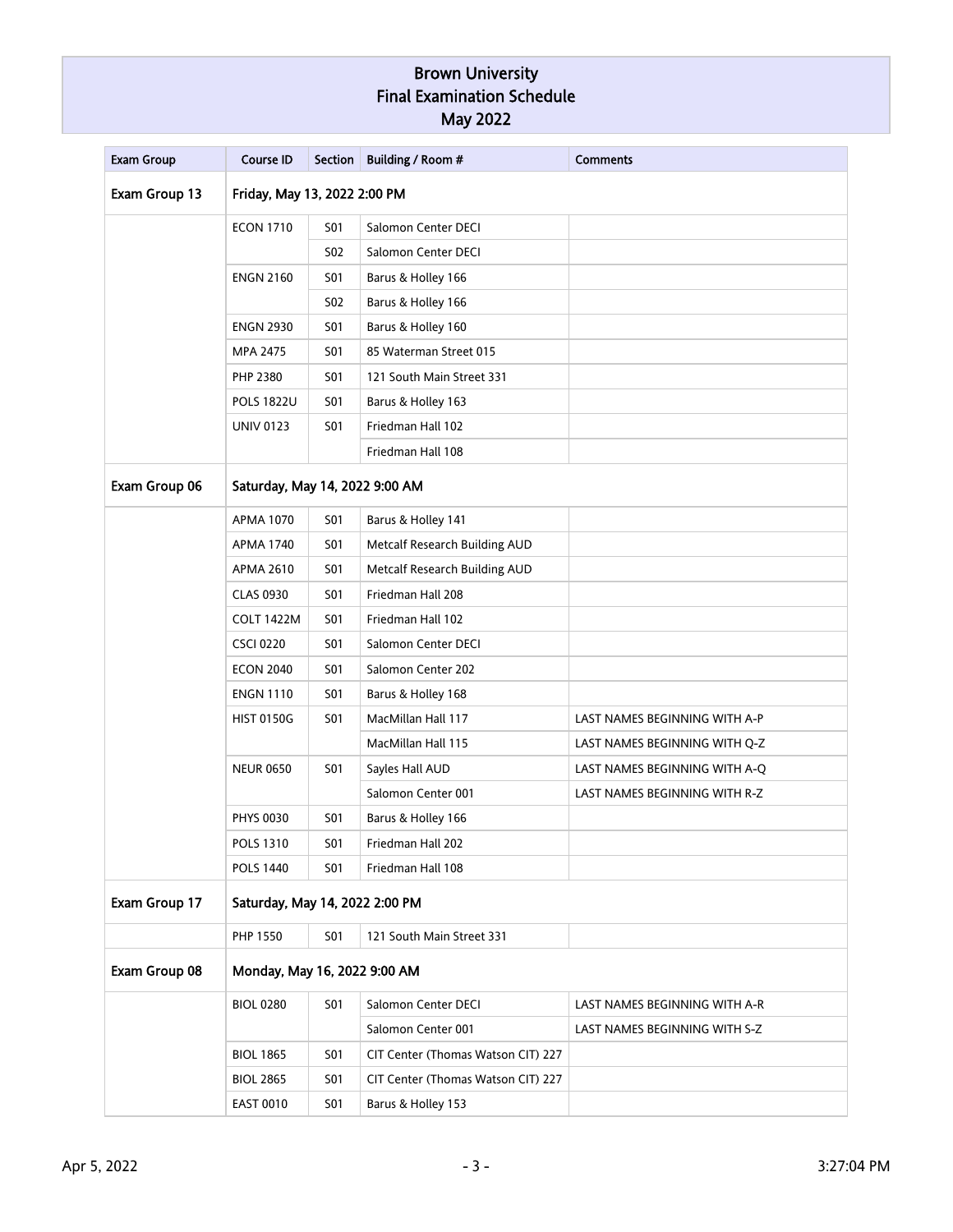| <b>Exam Group</b> | <b>Course ID</b>              | <b>Section</b> | Building / Room #          | <b>Comments</b> |  |
|-------------------|-------------------------------|----------------|----------------------------|-----------------|--|
| Exam Group 08     | Monday, May 16, 2022 9:00 AM  |                |                            |                 |  |
|                   | <b>ECON 1420</b>              | <b>S01</b>     | 85 Waterman Street 130     |                 |  |
|                   | <b>ECON 2060</b>              | <b>S01</b>     | Friedman Hall 101          |                 |  |
|                   | <b>EEPS 0230</b>              | <b>S01</b>     | Geo-Chemistry Building 039 |                 |  |
|                   | <b>EEPS 1510</b>              | <b>S01</b>     | Sayles Hall 104            |                 |  |
|                   | <b>ENGN 0900</b>              | <b>S01</b>     | Barus & Holley 166         |                 |  |
|                   | <b>ENGN 1510</b>              | <b>S01</b>     | Barus & Holley 161         |                 |  |
|                   | <b>ENGN 1640</b>              | S01            | Barus & Holley 158         |                 |  |
|                   | <b>HIST 1800</b>              | <b>S01</b>     | Sayles Hall 105            |                 |  |
|                   | <b>LATN 1110R</b>             | <b>S01</b>     | Page-Robinson Hall 303     |                 |  |
|                   | <b>MATH 1010</b>              | <b>S01</b>     | Kassar House FOX           |                 |  |
|                   | <b>MATH 1560</b>              | <b>S01</b>     | Friedman Hall 102          |                 |  |
|                   | <b>PHP 2508</b>               | S01            | 121 South Main Street 245  |                 |  |
|                   | <b>PHYS 2140</b>              | S01            | Barus & Holley 168         |                 |  |
| Exam Group 18     | Monday, May 16, 2022 2:00 PM  |                |                            |                 |  |
|                   | <b>ECON 0710</b>              | <b>S02</b>     | 85 Waterman Street 130     |                 |  |
|                   | <b>ENGN 1140</b>              | S01            | Barus & Holley 160         |                 |  |
|                   | <b>PHYS 0040</b>              | <b>S01</b>     | Salomon Center DECI        |                 |  |
|                   |                               | <b>S02</b>     | Salomon Center DECI        |                 |  |
|                   | <b>PHYS 0500</b>              | <b>S01</b>     | Barus & Holley 168         |                 |  |
| Exam Group 03     | Tuesday, May 17, 2022 9:00 AM |                |                            |                 |  |
|                   | <b>ANTH 1720</b>              | <b>S02</b>     | Bio Med Center 015         |                 |  |
|                   | <b>ECON 0170</b>              | S01            | MacMillan Hall 117         |                 |  |
|                   | <b>EEPS 0810</b>              | S01            | MacMillan Hall 115         |                 |  |
|                   | <b>ENGN 0520</b>              | <b>S01</b>     | Barus & Holley 166         |                 |  |
|                   | <b>ENGN 2220</b>              | <b>S01</b>     | Barus & Holley 160         |                 |  |
|                   | <b>ENGN 2400</b>              | <b>S01</b>     | Barus & Holley 155         |                 |  |
|                   | <b>LATN 0200</b>              | <b>S01</b>     | Sayles Hall 105            |                 |  |
|                   | MES 0100                      | <b>S01</b>     | Friedman Hall 108          |                 |  |
|                   | PHP 0200                      | <b>S01</b>     | Page-Robinson Hall 503     |                 |  |
|                   | PHP 2580                      | <b>S01</b>     | 121 South Main Street 331  |                 |  |
|                   | <b>POLS 1280</b>              | <b>S01</b>     | Friedman Hall 208          |                 |  |
| Exam Group 16     | Tuesday, May 17, 2022 2:00 PM |                |                            |                 |  |
|                   | <b>BIOL 0040</b>              | <b>S01</b>     | Smith-Buonanno Hall 101    |                 |  |
|                   | <b>MATH 0180</b>              | <b>S01</b>     | Barus & Holley 166         |                 |  |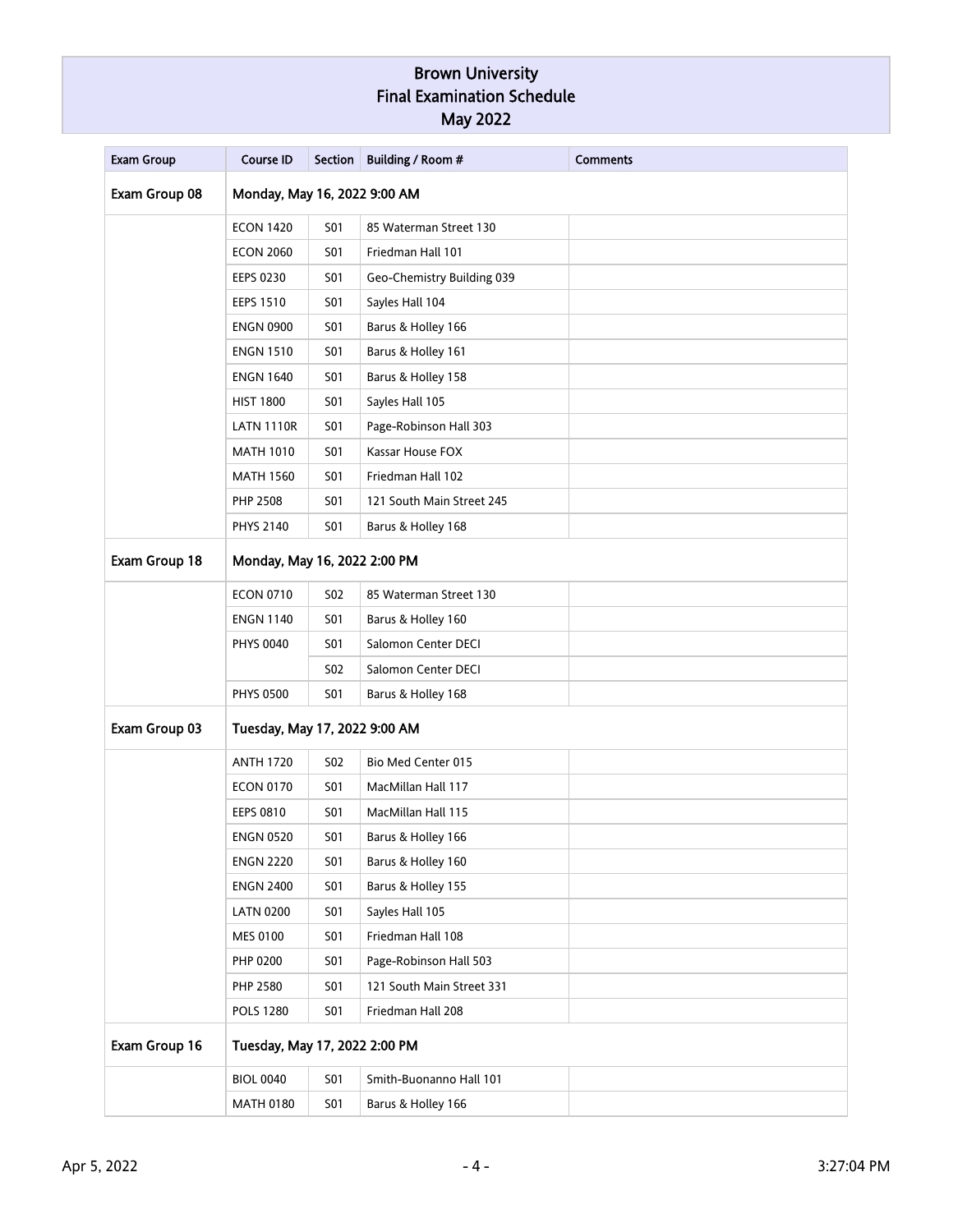| <b>Exam Group</b> | <b>Course ID</b>                | <b>Section</b>                  | Building / Room #                  | <b>Comments</b>               |  |  |  |
|-------------------|---------------------------------|---------------------------------|------------------------------------|-------------------------------|--|--|--|
| Exam Group 16     | Tuesday, May 17, 2022 2:00 PM   |                                 |                                    |                               |  |  |  |
|                   | <b>MATH 0180</b>                | <b>S02</b>                      | Barus & Holley 166                 |                               |  |  |  |
|                   |                                 | S03                             | Barus & Holley 166                 |                               |  |  |  |
|                   | PHP 0400                        | <b>S01</b>                      | Smith-Buonanno Hall G01            |                               |  |  |  |
| Exam Group 15     |                                 | Wednesday, May 18, 2022 9:00 AM |                                    |                               |  |  |  |
|                   | <b>CHEM 0350</b>                | S01                             | Salomon Center DECI                | LAST NAMES BEGINNING WITH A-R |  |  |  |
|                   |                                 |                                 | MacMillan Hall 117                 | LAST NAMES BEGINNING WITH S-Z |  |  |  |
|                   |                                 | <b>S02</b>                      | Salomon Center DECI                | LAST NAMES BEGINNING WITH A-R |  |  |  |
|                   |                                 |                                 | MacMillan Hall 117                 | LAST NAMES BEGINNING WITH S-Z |  |  |  |
|                   | <b>CSCI 29510</b>               | <b>S01</b>                      | Friedman Hall 102                  |                               |  |  |  |
|                   | <b>ECON 0710</b>                | <b>S01</b>                      | Alumnae Hall AUD                   |                               |  |  |  |
|                   | <b>ENGN 2910G</b>               | S01                             | Barus & Holley 160                 |                               |  |  |  |
| Exam Group 02     | Wednesday, May 18, 2022 2:00 PM |                                 |                                    |                               |  |  |  |
|                   | <b>CHEM 1450</b>                | <b>S01</b>                      | CIT Center (Thomas Watson CIT) 219 |                               |  |  |  |
|                   | <b>CLPS 1950</b>                | <b>S01</b>                      | 85 Waterman Street 015             |                               |  |  |  |
|                   | <b>ECON 0110</b>                | <b>S01</b>                      | Salomon Center DECI                |                               |  |  |  |
|                   | <b>ECON 1170</b>                | S01                             | Friedman Hall 108                  |                               |  |  |  |
|                   | <b>ECON 1410</b>                | S01                             | Friedman Hall 208                  |                               |  |  |  |
|                   | <b>ECON 1640</b>                | <b>S01</b>                      | Sayles Hall 105                    |                               |  |  |  |
|                   | <b>ENGN 1760</b>                | S01                             | Barus & Holley 168                 |                               |  |  |  |
|                   | <b>ENGN 2420</b>                | <b>S01</b>                      | Barus & Holley 155                 |                               |  |  |  |
|                   | PHP 2130                        | S01                             | 121 South Main Street 241          |                               |  |  |  |
|                   | <b>PHYS 0060</b>                | S01                             | Barus & Holley 158                 |                               |  |  |  |
|                   | <b>PRSN 0200</b>                | S01                             | Sayles Hall 104                    |                               |  |  |  |
| Exam Group 12     | Thursday, May 19, 2022 9:00 AM  |                                 |                                    |                               |  |  |  |
|                   | <b>MATH 0100</b>                | <b>S01</b>                      | Salomon Center DECI                |                               |  |  |  |
|                   | <b>S02</b>                      | Salomon Center DECI             |                                    |                               |  |  |  |
|                   |                                 | S03                             | Salomon Center DECI                |                               |  |  |  |
|                   |                                 | <b>S04</b>                      | Salomon Center DECI                |                               |  |  |  |
| Exam Group 09     | Thursday, May 19, 2022 2:00 PM  |                                 |                                    |                               |  |  |  |
|                   | <b>APMA 1860</b>                | <b>S01</b>                      | Kassar House FOX                   |                               |  |  |  |
|                   | CHEM 0330                       | <b>S01</b>                      | MacMillan Hall 117                 | LAST NAMES BEGINNING WITH A-S |  |  |  |
|                   |                                 |                                 | MacMillan Hall 115                 | LAST NAMES BEGINNING WITH T-Z |  |  |  |
|                   | <b>CLPS 0220</b>                | <b>S01</b>                      | Salomon Center DECI                |                               |  |  |  |
|                   | <b>CSCI 1380</b>                | <b>S01</b>                      | Salomon Center 001                 |                               |  |  |  |